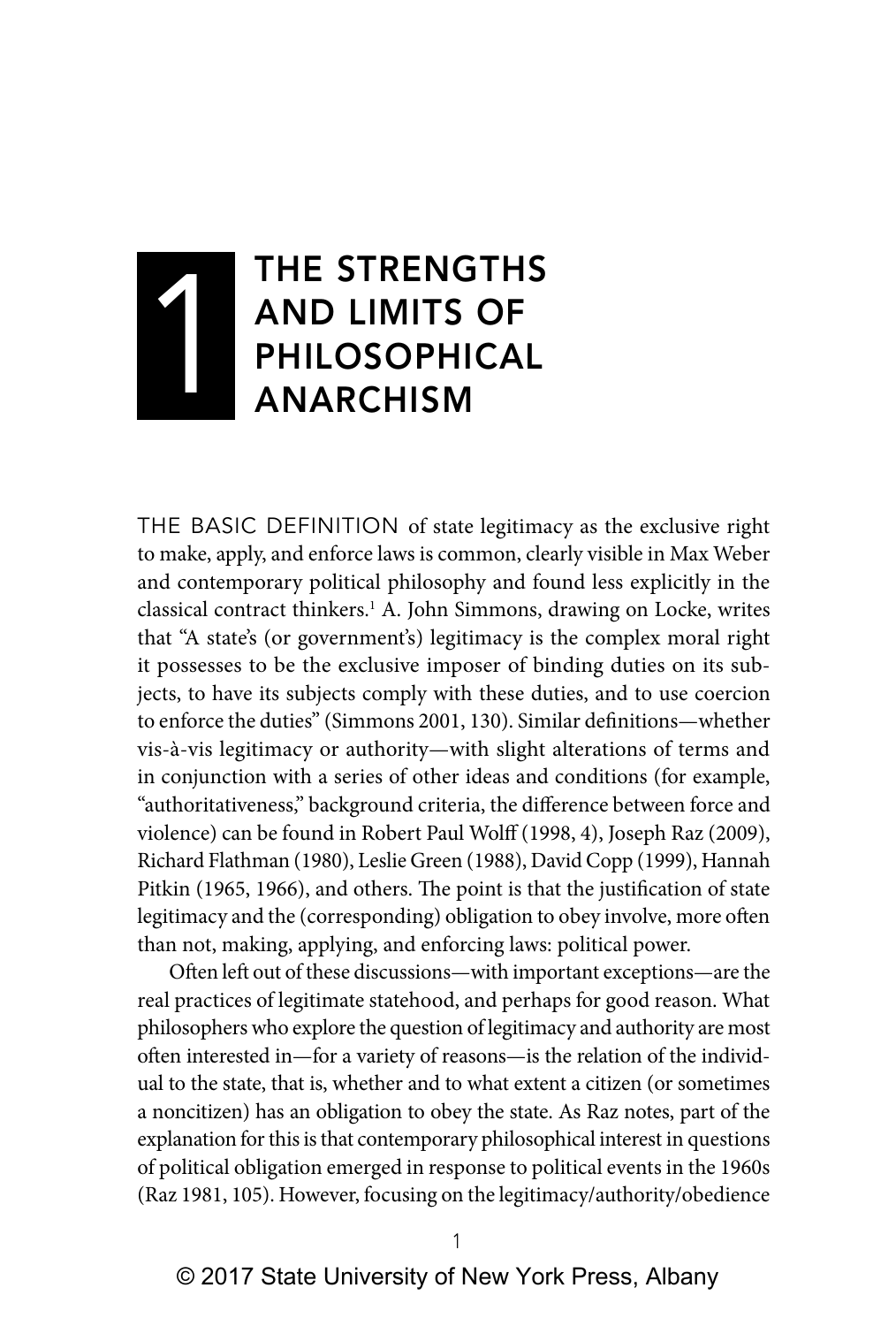#### 2 ■ State Violence and Moral Horror

relation obscures a particular practice always implicated in the problem of state legitimacy and a central (although not sole) reason we desire a justification for the right of the state to enforce its laws: the need to morally distinguish coercive force used by the state from immoral, unjust violence. Wolff's essay "On Violence" does acknowledge the problem, for if the state is not legitimate then "it is impossible to distinguish between legitimate and illegitimate uses of force," that is, between (morally justifiable) force and (immoral and illegal) violence (Wolff 1969, 607). The need for a moral distinction emerges from the impossibility of distinguishing state violence from nonstate violence at a purely descriptive level (excluding obvious differences in particular cases). The violence in the death penalty and in murder is the same: an agent kills someone. That a moral difference between the two acts must be found is clear if we are to avoid the conclusion that the state's use of force is always (unjust) violence.

For those who present arguments that secure the legitimacy of the state, whether classical or contemporary, the moral justification of state force/ coercion/violence and thus its distinction from nonstate violence is resolved by those arguments. As I show in a later chapter, such arguments engage in a justificatory violence that undermines those arguments, but one can understand why, the state having been legitimized, the only real concerns with practices of state force are the justice of particular laws and procedures of enforcing the law. State violence as such is elided or displaced as an issue meriting real philosophical analysis because it has already been morally justified.

The situation is quite different for those who self-describe or can be described as "philosophical anarchists." Those who deny the legitimacy or authority of the state (or a prima facie obligation to obey the law)—Simmons includes himself, Raz, Green, Wolff, Regan, and others among this group—face a real difficulty when it comes to the enforcement of the law. Quite consistently from his anarchist position, Wolff argues in "On Violence" that there simply is no morally relevant difference between violent acts committed by the state and violent acts committed by nonstate actors because there can be no legitimate states (Wolff 1969, 609; for a nonanarchist attempt to challenge the legitimate force/illegitimate violence distinction, see Coady 2008, 1–4, 21–42). Wolff 's acceptance of the consequences of his position is an exception, however. Most philosophical anarchists—including Simmons, who I focus on here—do not seem willing or feel forced to move in this direction because the consequences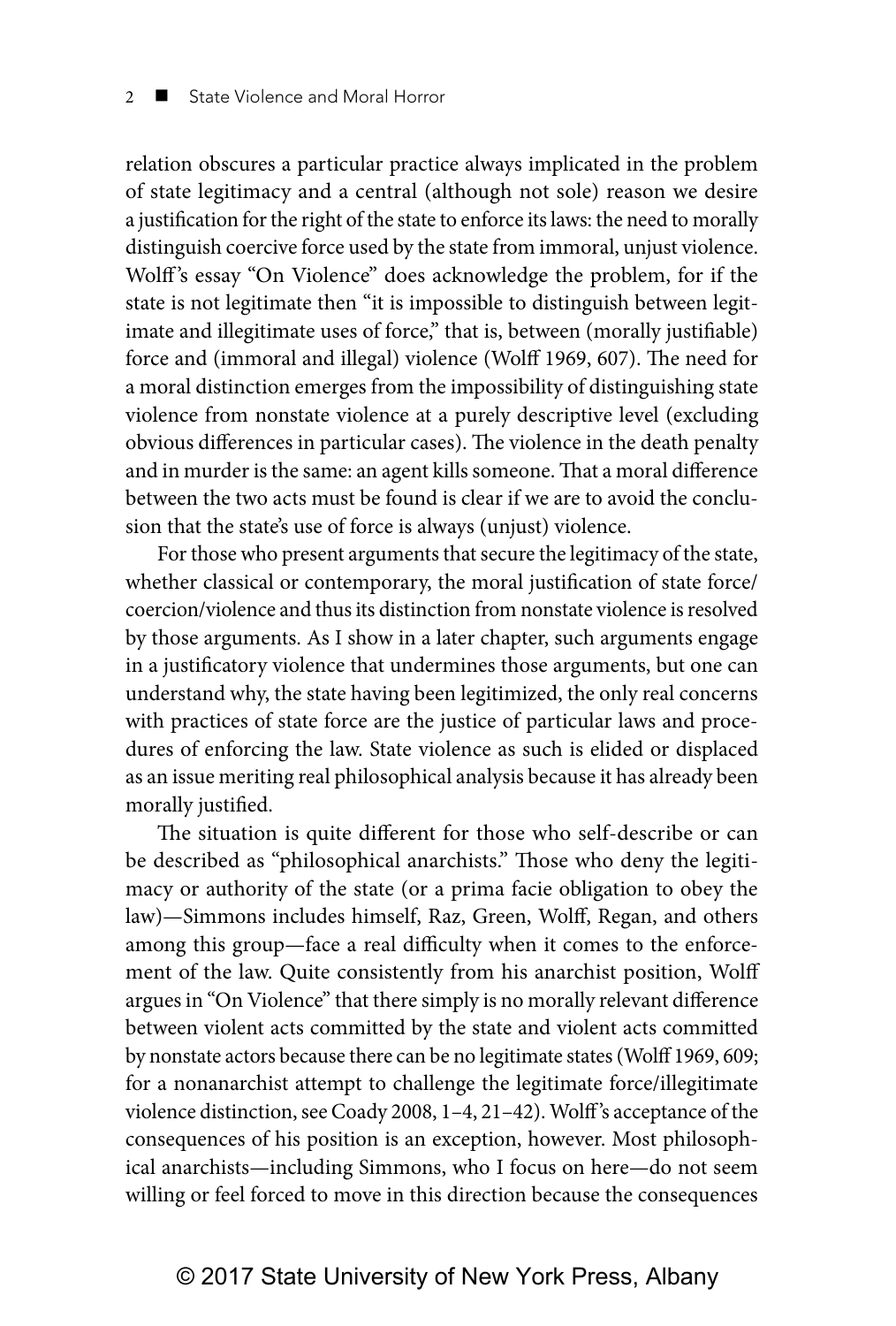of philosophical anarchism for most philosophical anarchists turn out to be not very radical at all (see Simmons 2001, 112–21; Smith 1973, 969). The reason is that the obligation to obey the law, once denied, removes only one moral reason for conforming to what the law demands of us. Other moral duties compel many, if not most, of the same actions, and thus we have other reasons for obeying the state and its laws that are just as morally compelling as a political obligation to obey a legitimate authority. Correlatively, state violence may be justified by other moral reasons even if the state lacks authority. In short, where political obedience fails to obligate us, moral obligations perform the same task, and where authority cannot justify state violence, other moral justifications do the same work. As we will see, if that morality includes a natural right and even a duty to punish those who break the natural law, then the problem of state violence is once again easily elided because it is too quickly legitimized.

Although I do not defend philosophical anarchism against its critics, I am sympathetic to its conclusions and believe them to be persuasive within the terms of the debate.<sup>2</sup> I find Simmons's work to be particularly compelling, rigorously and successfully argued, and thus the most important of the various defenses of philosophical anarchism. His basic argument for anarchism is simple: after surveying various grounds for political obligation (including gratitude, fair play, a natural duty of justice and consent), he shows that only express consent given under certain speech conditions could successfully ground a political obligation. Insofar as incredibly few individuals ever have consented or do or will consent to their state, then vis-à-vis the vast majority of individuals, there are no political obligations, and because state legitimacy requires authority, the state is illegitimate (Simmons 1979, 191–201). This position is so persuasive because it rests on the most intuitively powerful and theoretically coherent basis for the generation of an obligation: the actual, express giving of one's word. Not backing away from the fact that consent, for all of its theoretical and political promise, is virtually absent in political life, Simmons accepts the conclusion that existing states are illegitimate in relation to most of their citizens. Furthermore, he is rightly skeptical of "hypothetical consent" positions such as Rawls's in A Theory of Justice (1971) because they "have illicitly appropriated the justificatory force of voluntarism while being (like Kant) in no real way motivated by it" (Simmons 2001, 147). Simmons presents an almost purified (Lockean) picture of liberalism in which the power and right of an individual in conjunction with other equally powerful and rightful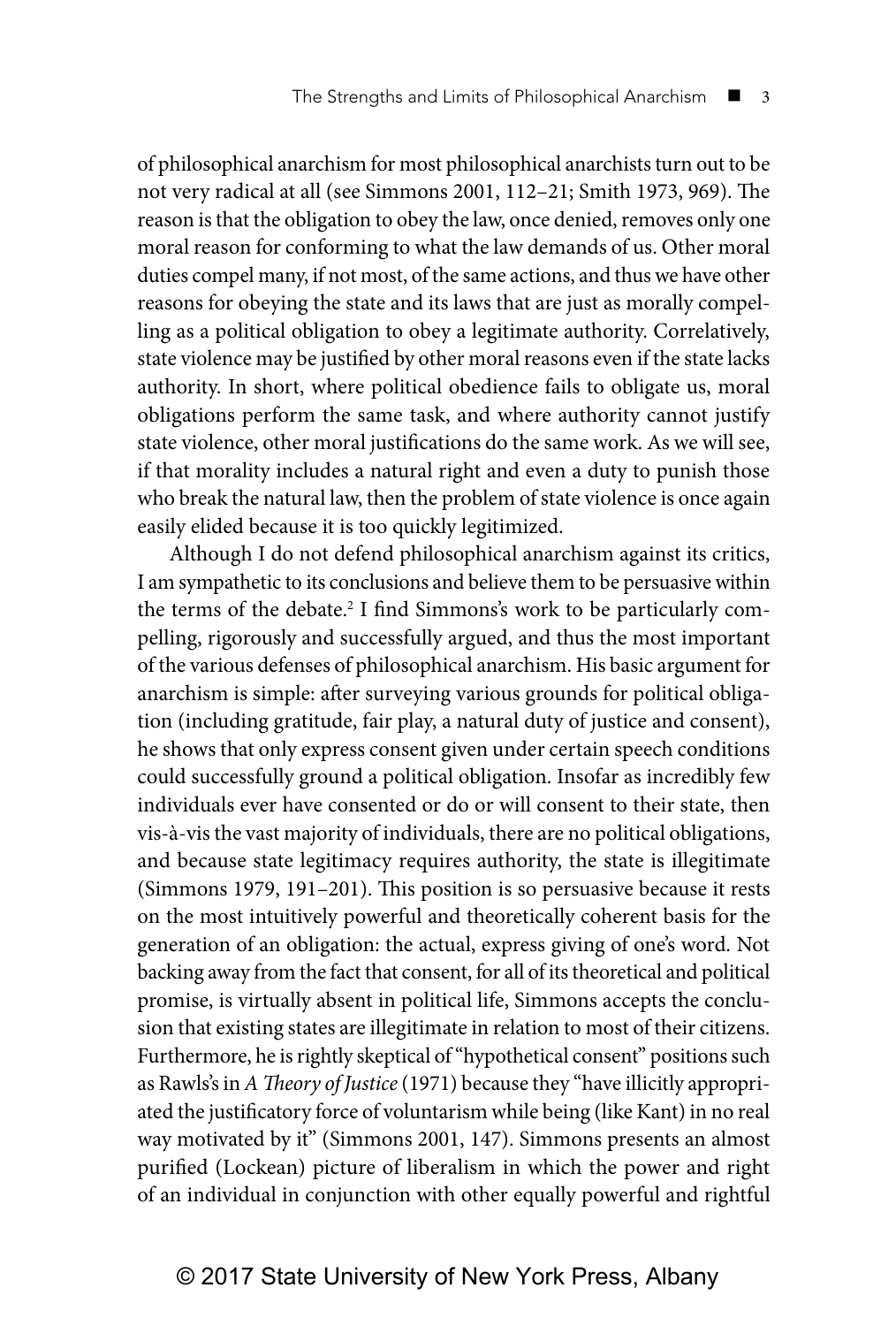individuals to be the generator of political obligations (and, as it were, the political itself) faithfully reflects the "atomistic" side of liberalism while insisting that these prepolitical rights must be understood in conjunction with equally prepolitical duties. In short, we get two of the central founts of liberalism—natural law and natural rights—taken seriously in a coherent argument for the illegitimacy of existing states.

Insofar as one of my main arguments in this book is that there can be no moral justification of state violence, it is perhaps natural that I would be attracted to and convinced by arguments that deny the state the moral authority to enforce its laws. Yet I am dissatisfied by most versions of philosophical anarchism, and Simmons's exemplary version in particular, for two reasons. First, the very mild consequences of philosophical anarchism claimed by its defenders rest on a set of moral ideas resting on concepts and premises drawn from a metaphysical tradition that has been rigorously historicized and philosophically attacked since at least Hegel, Marx, Kierkegaard, and Nietzsche. This line of critique has continued into the twentieth century with Adorno, Foucault, Derrida, Arendt, and others. The failure to take seriously or even acknowledge this tradition of critique undermines the plausibility of the anarchist's claim that the loss of state legitimacy does not entail any radical consequences, for this claim uncritically substitutes moral for political obligations.

Second, as I have already suggested, the substitution of moral obligation for political obligation elides the problem of morally distinguishing state violence from nonstate violence, and thus threatens to turn state violence into a paradigm of injustice. As Thomas Senor has argued in response to Simmons, if a state lacks the right to punish its citizens, then when it punishes it is actually only "punishing" (for the authority to punish is part of the concept of punishment); furthermore, it is committing a genuine act of injustice: using violence without right (Senor 1987; see similar worries in Edmundson 1998, 33). As we will see, Simmons argues for the plausibility of the Lockean natural duty to punish to answer these worries; once again he moves the philosophical problem back to the terrain of a moral realism that needs defending not only against communitarians, constructivists, noncognitivists, and others within contemporary analytic moral philosophy but also against the criticism of Nietzsche, Marx, Foucault, and others. The elision of an analysis of state violence is linked to the moral theory underlying those who justify state legitimacy and, more important for me, the philosophical anarchists.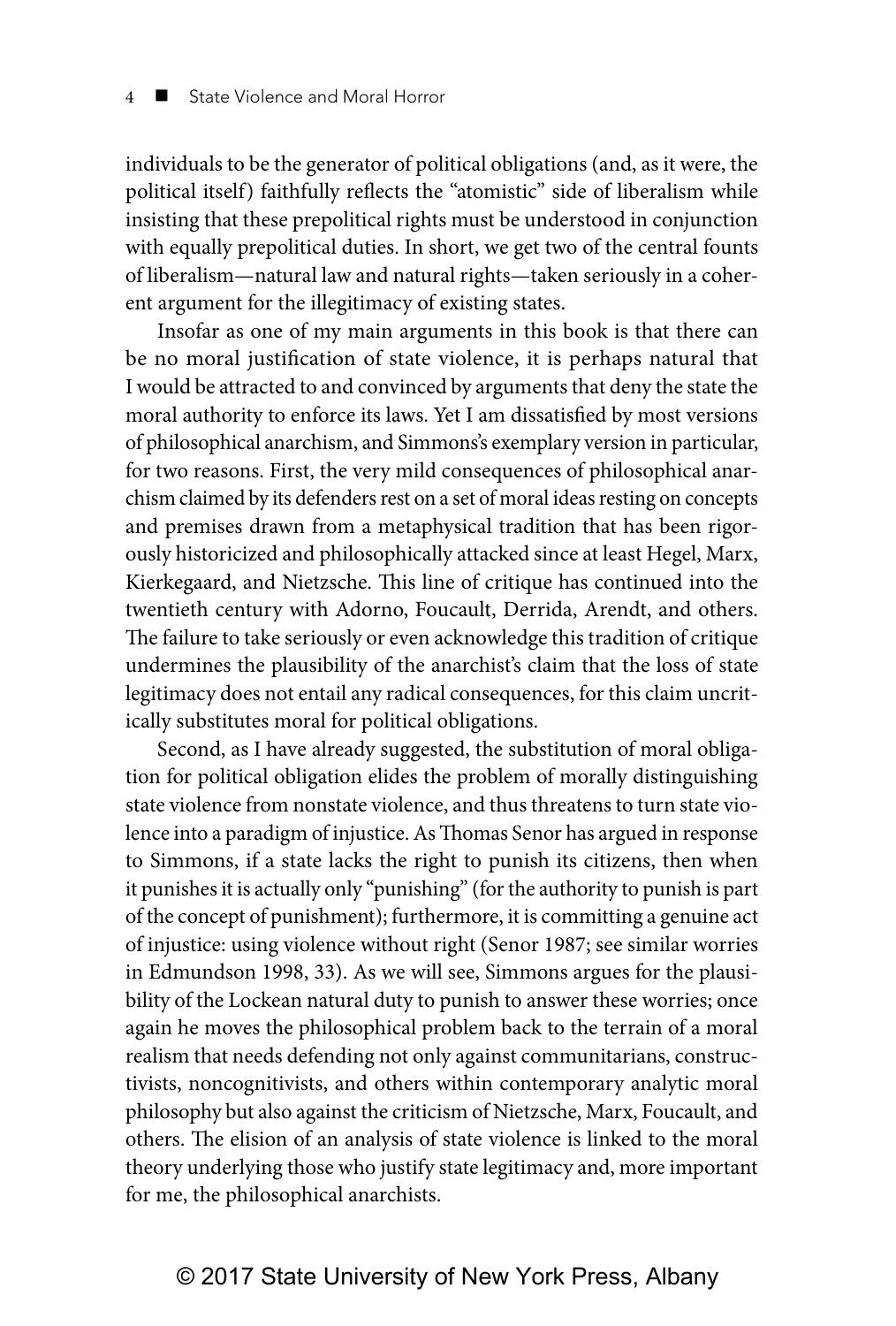In this chapter, then, I present two arguments. First, I turn briefly to Walter Benjamin's "Critique of Violence" to emphasize Benjamin's reasons for removing the critique and analysis of violence from the means–ends relation that is found in natural law and positivism. Simmons is able to elide the problem of state violence because he defends (sometimes ambiguously) a Lockean moral realism about rights and duties, thereby subsuming violence back into a particular form of the means–ends relation within natural law. However, if Senor is right, and the loss of state legitimacy undermines the moral justification of state violence, we are forced to move the real argument over the consequences of philosophical anarchism to the (unpromising) field of moral philosophy, specifically metaethics.

Second, I argue that although Simmons briefly defends his (largely implicit) moral theory against (some) critics, he fails to account for the most powerful criticisms of the moral subject. I cannot go into the details of the criticisms of the modern (moral) subject that are so prominent in some nineteenth-century philosophers and, in the twentieth century, in post-Heideggerian philosophy and critical theory. But I hope to say enough to argue that Simmons's philosophical anarchism is limited by and subject to criticism for its commitment to a moral theory that is both more questionable than it acknowledges and enables a displacement of the problem of state violence that the justification of state legitimacy is partly designed to solve. To save the moral distinction between state violence and nonstate violence through recourse to the highly contestable field of moral theory is tough enough; failing to take seriously the most powerful criticisms of the modern moral subject only makes such a task harder and less persuasive.

#### BENJAMIN'S "CRITIQUE OF VIOLENCE"

Walter Benjamin's "Critique of Violence" argues for a number of claims about the relations of violence (mythical and divine) to law and justice. For my purposes, I want to focus only on Benjamin's argument for how we should approach and critique the problem of violence. I do so because it will set the terms within which I would like to question the (non)place of state violence in Simmons's work.

For Benjamin, the "task of a critique of violence can be summarized as that of expounding its relation to law and justice. For a cause, however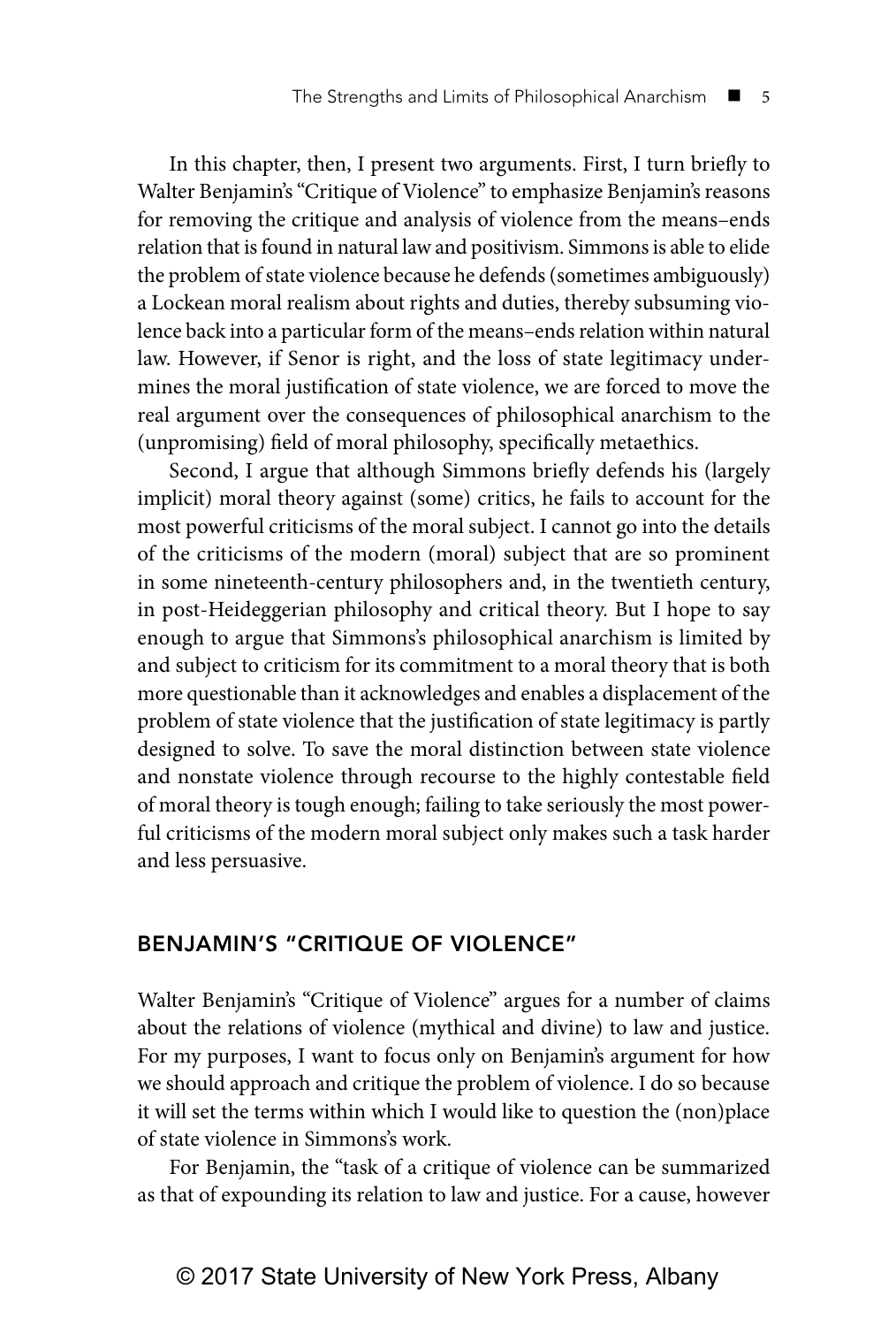effective, becomes violent, in the precise sense of the word, only when it bears on moral issues. The sphere of these issues is defined by the concepts of law and justice" (Benjamin 1978, 277). The first premise, then, is that violence is only properly ascribed to human acts (with the exception of divine violence, which is entirely opposed to all other human, mythical, legal violence), for only human acts—as opposed to natural disasters and the actions of animals—fall within the moral sphere. One might quibble with the claim that moral issues are defined (solely?) by the concepts of law and justice, for Benjamin leaves out other seemingly essential moral concepts (such as value or virtue, although the "value" of the law itself is explicitly at issue in the essay). But insofar as his primary concern is the relation of violence to law and justice, his neglect of other moral concepts does not affect his argument.

The second, more crucial premise in Benjamin's text is that "with regard to the first of these [law], it is clear that the most elementary relationship within any legal system is that of ends to means, and, further, that violence can first be sought only in the realm of means, not of ends" (Benjamin 1978, 277). That the most basic legal relationship is instrumental in character stands in need of justification.<sup>3</sup> The second feature of the premise—that violence is to be sought in the means, not the ends—is less controversial. No legal system—save perhaps totalitarian systems such as the Nazi state has violence itself as one of its ends; on the contrary, a central aim of law is the reduction if not elimination of violence, and law employs putatively legitimate violence as a means to that end. To return to the first part of the premise, we must ask whether the means–ends relationship is so elemental within law.

Benjamin turns to the two most important philosophies of law to justify the claim. First, natural law gives us a criterion with which to judge violence: whether it is a means to a just or unjust end. For natural law "perceives in the use of violent means to just ends no greater problem than a man sees in his 'right' to move his body in the direction of a desired goal. According to this view … violence is a product of nature, as it were a raw material, the use of which is in no way problematical, unless force is misused for unjust ends" (Benjamin 1978, 277–78). Benjamin cites Spinoza at this point, but he could just as well have quoted any number of modern contract thinkers. For Hobbes, natural right simply is "the liberty each man hath, to use his own power, as he will himselfe, for the preservation of his own Nature" including, of course, the violence that leads to the state of war (Hobbes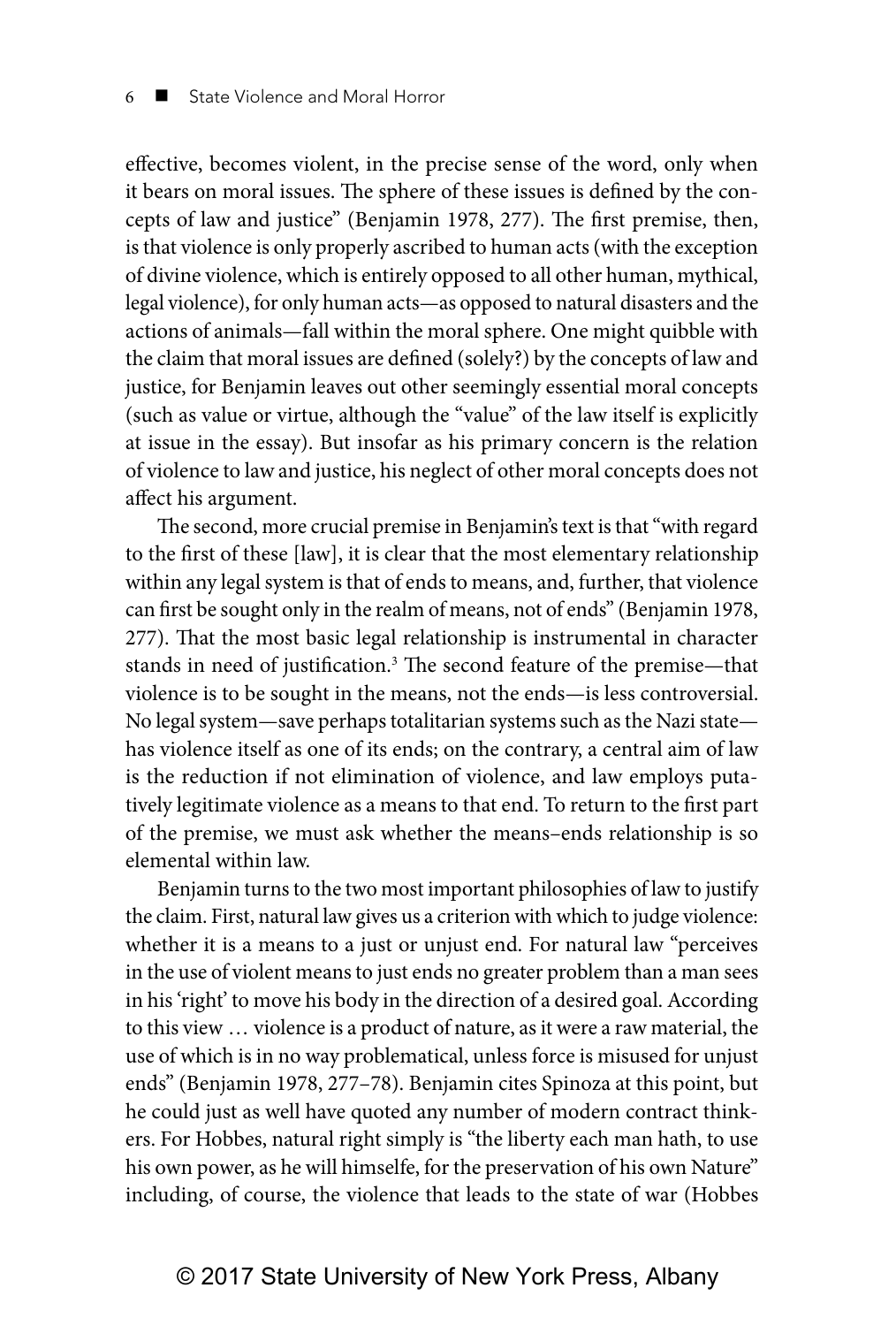1997, chapter 14). Locke presents a more complicated case because our actions in the state of nature are restricted by natural law (as we will see when we turn to Simmons). For Locke we are either born with or acquire in the state of nature a right to punish others, that is, a natural right to use violence (Locke 1988, §7–8). In both cases, the right to use violence serves a just purpose and is thus justified by the ends of self-preservation or the preservation of humankind. In other words, violence is a means, justified by a just end. Of course, in Hobbes and Locke (and any number of other thinkers), the law itself, as well as particular laws, are means to ends (self-preservation, the protection of property, or any other end). In natural law, then, the means–ends relation of all law is clear, and the criterion by which to justify the means is the justness of the end.

Although one does not find the justification of violent means by just ends in legal positivism, the means–ends relationship remains. For "if natural law can judge all existing law only in criticizing its ends, so positive law can judge all evolving law only in criticizing its means. If justice is the criterion of ends, legality is that of means" (Benjamin 1978, 278). Benjamin, I take it, is referring to the important place of procedures (or of Hart's "secondary rules") in positivism, procedures for enacting laws (which find their legitimacy in some basic law or foundational act) and more specifically what Rawls calls "pure procedural justice." Unlike perfect and imperfect procedural justice—both of which have an independent criterion by which to judge the procedure (although imperfect procedural justice cannot design fail-proof procedures to reach the desired end)—pure procedural justice "obtains when there is no independent criterion for the right result: instead there is a correct or fair procedure such that the outcome is likewise correct of fair, whatever it is, provided that the procedure has been properly followed" (Rawls 1971, 86). The use of violence as a means within positive law is justified by the propriety of the procedures through which it is used, the way they satisfy secondary "rules of recognition" (Hart 1961, 92). Here, too, the means–ends relationship is central to the structure of law, for the justness of a legal system under conditions where perfect and imperfect procedural justice are not possible or only rarely achieved requires that legal means—that is, legal procedures—are justified and executed properly to justify the ends attained by legal violence.

To be sure, more needs to be said to justify Benjamin's claim to the elemental place of the means–ends relationship in law. We have already seen enough to move on to Benjamin's disagreement with the way violence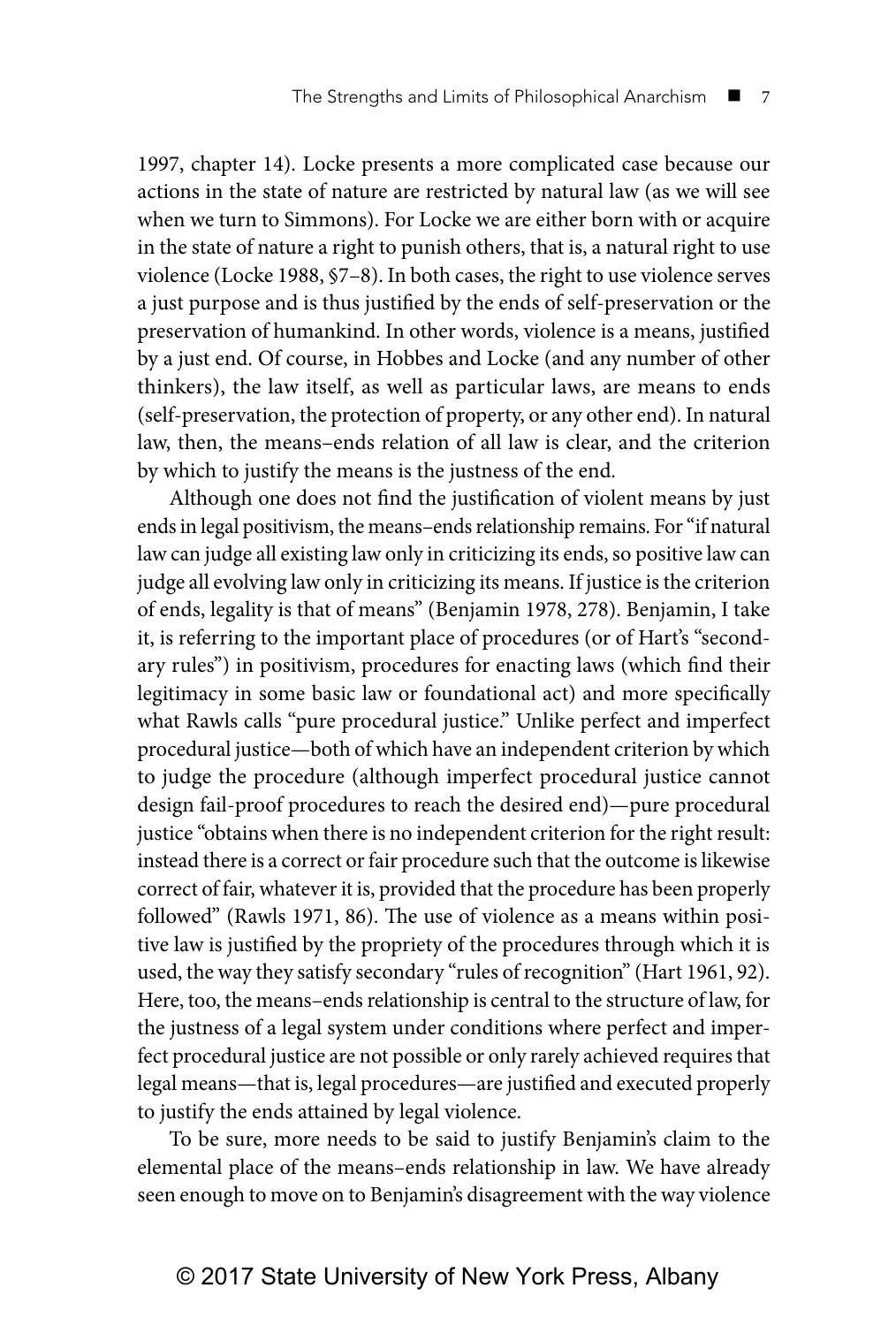is understood by natural law and legal positivism and further to the proper way to approach the place of violence within law. The problem faced by natural law's solution to the problem of justifying violence is that natural law can only justify the use of violence as a means in particular cases; it cannot and does not justify violence itself. Benjamin writes:

For what such a system [of natural just ends], assuming it to be secure against all doubt, would contain is not a criterion for violence itself as a principle, but, rather, the criterion for cases of its use. The question would remain open whether violence, as a principle, could be a moral means even to a just end. To resolve this question a more exact criterion is needed, which would discriminate within the sphere of means themselves, without regard for the ends they serve. (Benjamin 1978, 277)

In other words, whenever violence as a means is justified by a particular just end, what one is justifying is not the violence but the use of violence in that (and all other identical) case(s). Benjamin's claim is a condensation of a more complex argument. First, he argues that the normative justifiability of the means comes from the normative justifiability of the ends (just ends [normatively] justify the means). Second, he argues that the means as means, that is, as useful ways of obtaining an end, are justified by the ends (the ends instrumentally justify the means). Third, and crucially, he claims that within natural law the normative and instrumental justifications of the means collapse such that the usefulness of the means in obtaining a just end is the normative justification of the means. What is occluded in this collapse is a normative assessment of the means as such, without relation to ends.

For example, take the use of the death penalty. Undoubtedly, the death penalty can—in either a retributive, deterrence, or mixed theory of punishment—be justified as a means to achieve a just end (if the death of the criminal is a just end, then the use of violence is justified). However, this does not answer the question of whether the violence of killing is itself just, can ever be just, no matter what just ends it serves. Thus, it is left open whether "violence, as a principle, could be a moral means even to just ends." Benjamin draws a distinction between the justice of violence and the justification of the use of violence, and on the basis of this distinction he argues that natural law deals only with the latter and never the former.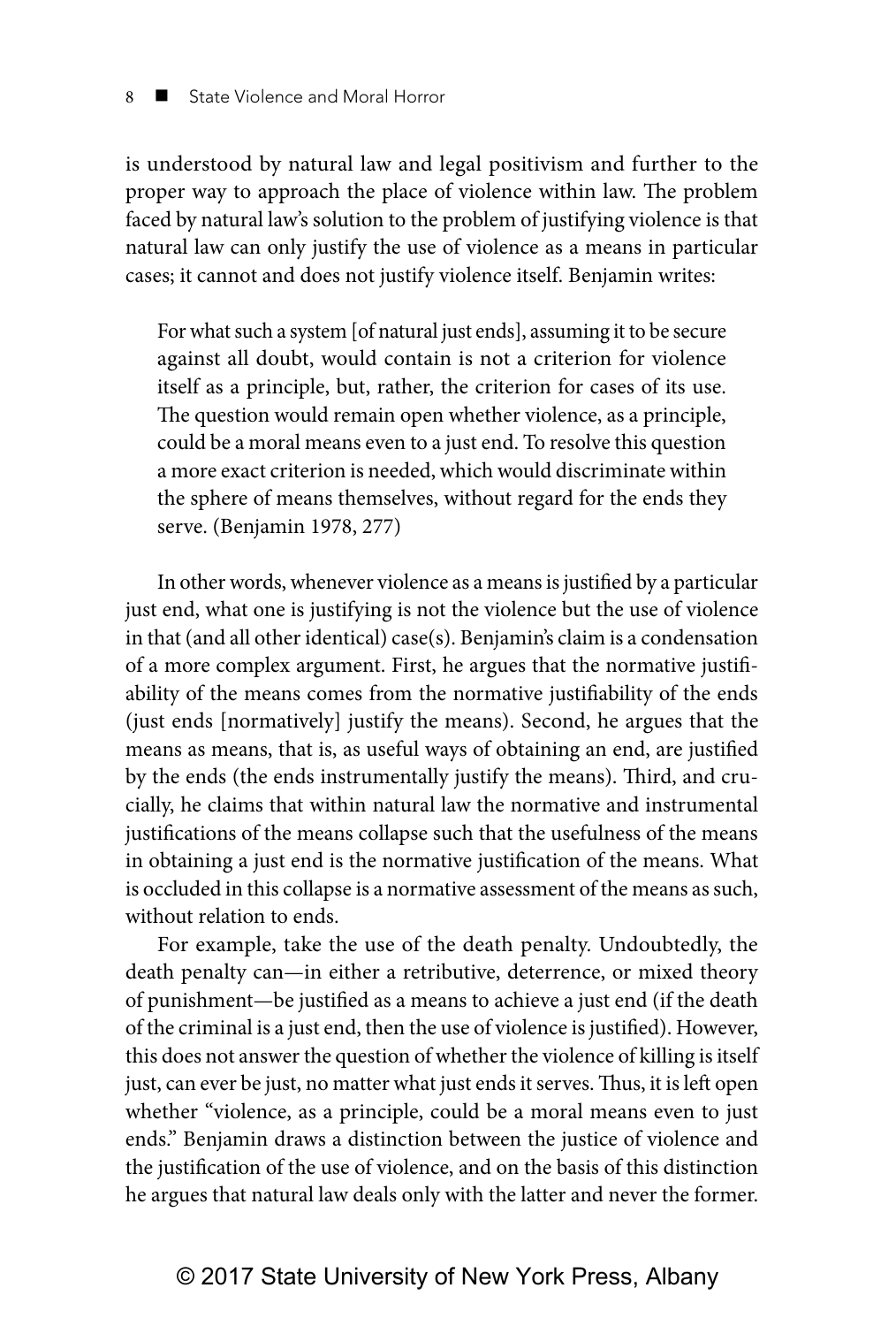Therefore, natural law cannot be the proper way to approach the relation of violence to law and justice.

On the other hand, legal positivism does offer, for Benjamin, a starting point for a critique of violence. It does so because insofar as violence is not the end of a legal system and no just end can justify violence itself, a critique of violence must look at violence solely within the realm of means, of actions. Insofar as legal positivism justifies ends by the justness of the means, it necessarily attends more closely to an analysis of the means. For this reason, legal positivism makes a fundamental distinction between kinds of violence pertinent to the use of violence as a means: the distinction between legitimate and illegitimate violence. This distinction rests on positivism's "positivism," as it were: that law is made, posited, in a particular historical time and space (Benjamin 1978, 279–80). What legitimizes certain uses of violence as a means is the historical foundation of that violence in a founding act (what Benjamin calls "lawmaking violence"). This founding act—if legitimate—would legitimize the violence of the state that is founded by the act (we return to problems with the founding act in chapter 2).

Thus, a critique of violence begins by attending to the distinction within positivism between legitimate and illegitimate violence, for that distinction, found on the "means" side of the means–ends relation, is an attempt to address violence itself, to make a moral distinction, however dubious, between "kinds" of violence such that one kind is morally justified regardless of the ends it serves. (One might add that the justification of violence in natural law is prospective in a sense, justified by what it achieves, whereas violence in positivism is retrospective, justified by the propriety of the act that legitimizes it.) For Benjamin the distinction between legitimate and illegitimate violence is central to the relation of violence to law, but that very violence, no matter how legitimate, irreparably divides law from justice (I return to this issue in chapter 2).

What is important for my purposes, however, is Benjamin's "methodology." If we want to criticize state violence, we must turn to the legitimacy/ illegitimacy distinction, and to understand that we must turn to the founding act of the state (again, I return to this latter point in chapter 2). Philosophical anarchism, as exemplified by Simmons, denies the legitimacy of the state by denying that the only act capable of "founding" the authority of the state has taken place. In so doing, one would seemingly deny the right of the state to use violence to achieve its ends and thus collapse the moral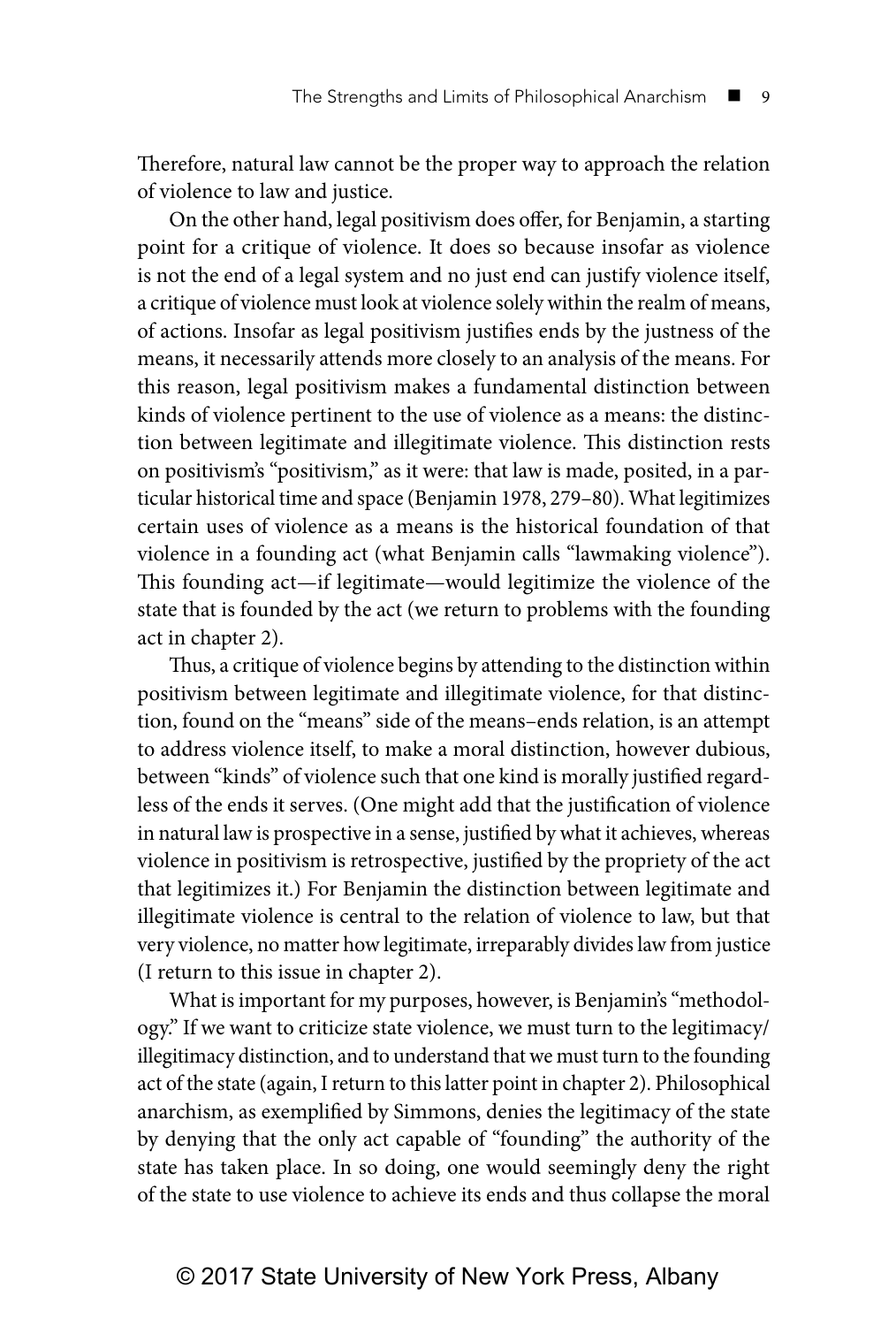distinction between legitimate and illegitimate violence, rendering state violence immoral and unjust. However, this is not at all the conclusion Simmons reaches.

#### THE NATURAL RIGHT TO PUNISH

In responses to his critics (including Senor)—some of whom claim that philosophical anarchism would quite naturally lead to actual (acts of) anarchism—Simmons often makes the same basic point:

The anarchist conclusion is that most citizens have no political obligations and that governments lack the correlative political right to command and be obeyed. In particular, of course, this means that governments possess no right to use coercive sanctions to compel obedience to civil (as opposed to natural) law … I have argued that the anarchist conclusion does not justify widespread disobedience, as it might at first seem to, and that in at least some kinds of states many citizens have morally compelling reasons to conform their conduct to law, even in the absence of political obligations. (Simmons 1987, 275; see also Simmons, 2001, 112–21)

In addition to a variety of natural duties we owe to others that compel us to conform to the law as well as a "balance-of-reasons" approach to moral reasoning that sometimes morally justifies "unrightful" actions (I return to this set of ideas later), Simmons argues that

while it is certainly true that if there are no political obligations governments cannot have the right to enforce civil law, it is not obvious that they lack the right (or authority) to enforce natural law (or basic moral rules). If we possess a "natural executive right," governments (as sets of persons and also perhaps as punishers "authorized" by, say, naturalized express consenters) will have the same right to enforce moral requirements as individuals possess. I believe that one variation of Locke's "strange doctrine" of the natural right to punish is in fact true and in no way incoherent. (Simmons 1987, 276)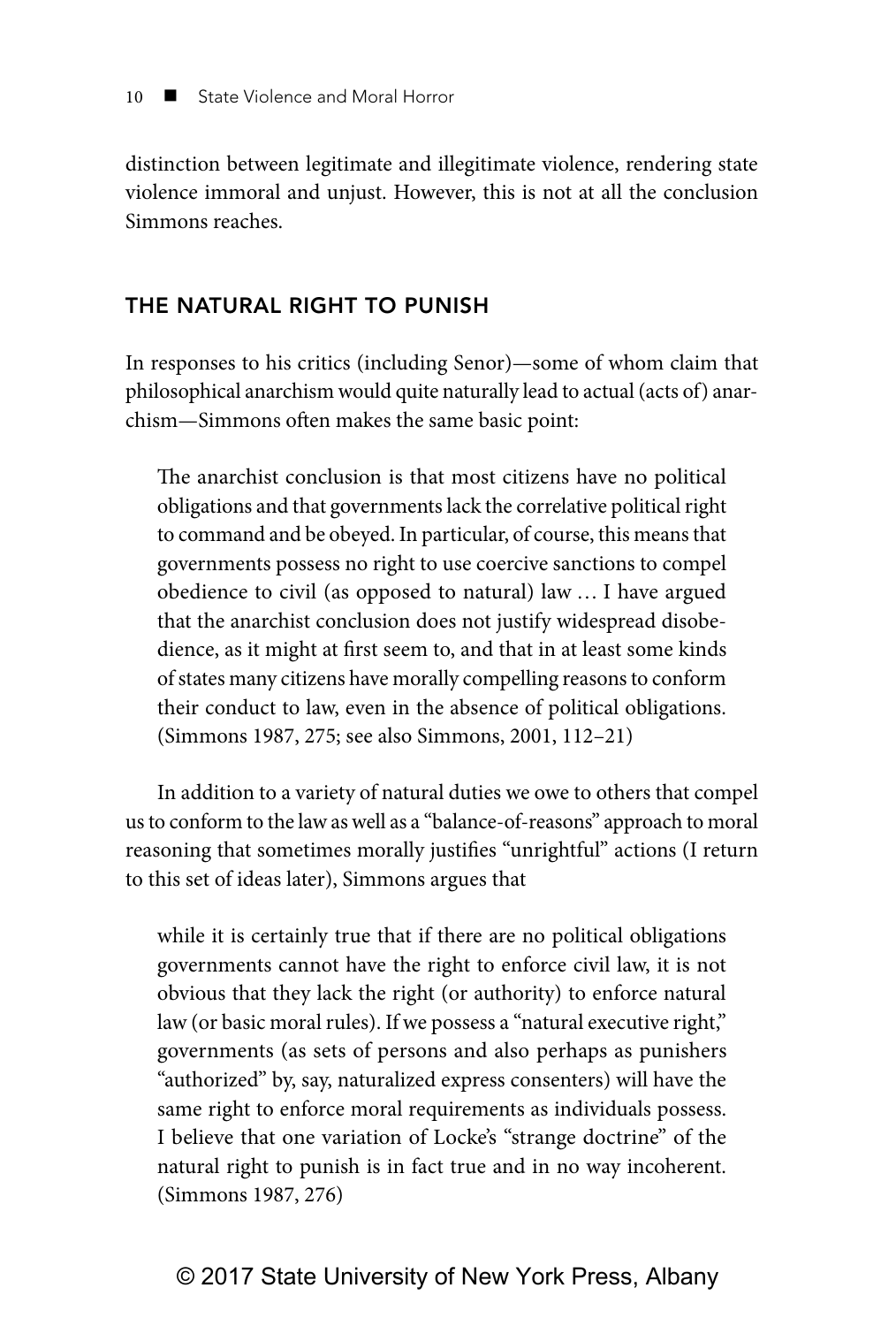The full defense of Locke's "strange doctrine" comes a few years later in Simmons's The Lockean Theory of Rights (1992). Even in his brief response to Senor, one can see the important role Locke's natural right to punish plays in Simmons's anarchism. If we have no political obligations, and states have no political right to enforce law, for Simmons this does not mean that state violence is unjustified, for the state (or more precisely, the government or its officials) may have a natural right to punish those who break the natural/moral law. This position fits coherently with the justification/legitimacy distinction Simmons draws in Justification and Legitimacy, in which we can "justify the state by showing that some realizable type of state is on balance morally permissible (or ideal) and that it is rationally preferable to all feasible nonstate alternatives" even if the state is not legitimate (Simmons 2001, 125). If the key to criticizing legal or state violence is to begin with the legitimacy/illegitimacy distinction, Simmons, after undermining that distinction, restores it at a prepolitical level through an appeal to natural law. But if so, then on Benjamin's account, Simmons cannot have justified state violence (e.g., punishment) itself but only its use for certain ends presumed to be just. In the next section, the presumption of the justness of the ends in Simmons's work will be questioned. But here I would like to show how Simmons fails to get at the justification of violence itself precisely by transferring the justification of violence from the positivist moment of legitimate founding to the state of nature, ensuring that violence is justified in its use but not in itself. State violence is justified "naturally" and as "natural," and thus elided at the very moment its morally problematic status would be most obvious.

Locke's strange doctrine is announced early in the Second Treatise: "And that all men be restrained from invading others Rights, and from doing hurt to one another, and the Law of Nature be observed, which willeth the Peace and Preservation of all Mankind, the Execution of the Law of Nature is in that State, put into every Mans hands, whereby each one has a right to punish the transgressors of that law to such a Degree, as may hinder its violation" (Locke 1988, II, 7). Simmons's reconstruction and defense of this "natural executive right" to punish wrongdoers is interesting in a variety of respects, but I am concerned only with the implications of this right on the consequences for the legitimacy of state violence given the truth of philosophical anarchism. That there is a connection is noted by Simmons at the end of his discussion: "The Lockean account I have just defended is an account of what must take place if legal punishment is to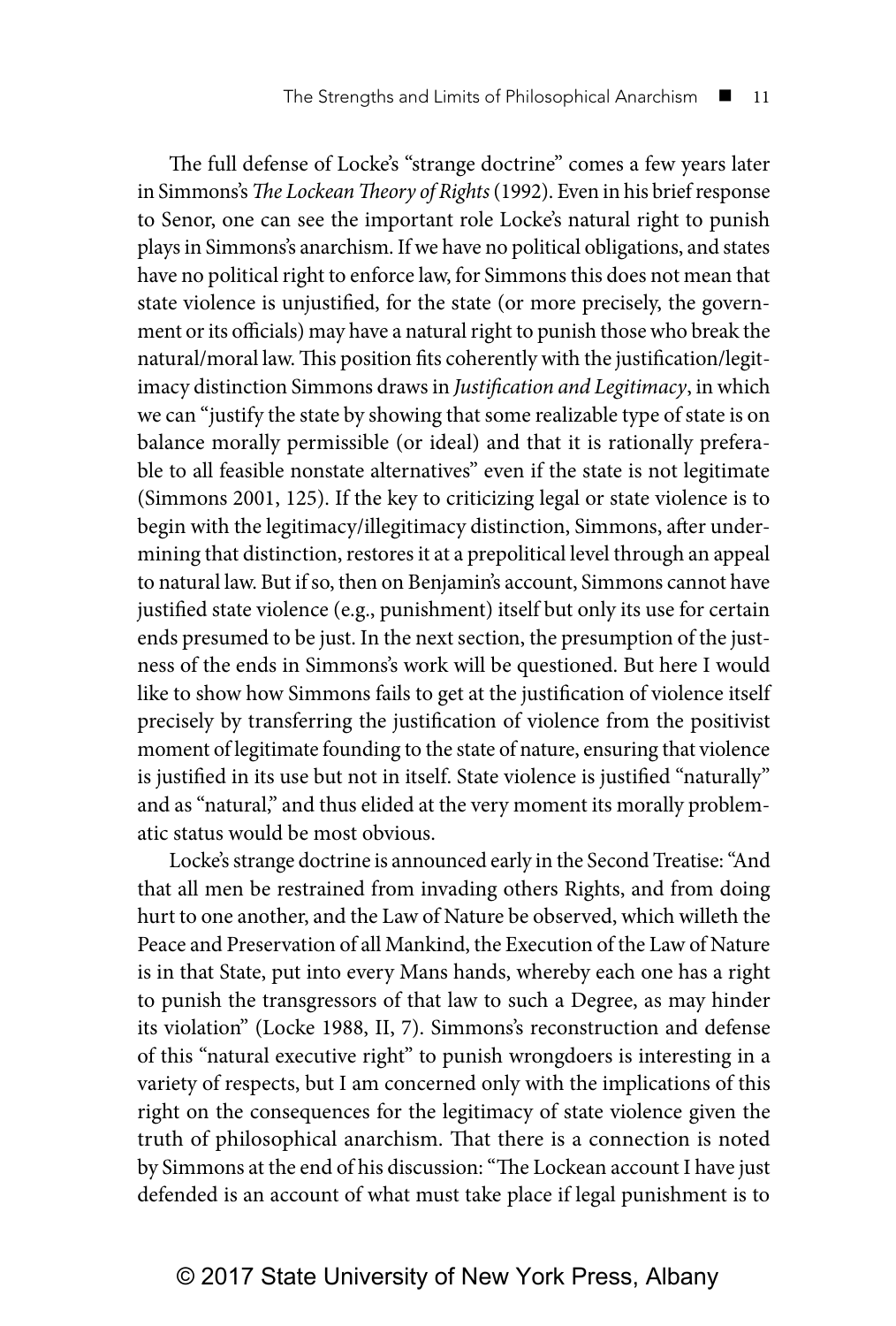be legitimate … It may be true that punishment in many or most civil societies is not legitimate" (Simmons 1992, 165). The Lockean account is one in which the exclusive right to punish wrongdoers is given to the government through a transaction, where each citizen gives up their natural executive right (as well as, on Simmons's account, some of their rights to self-government) to the state. Insofar as such transactions rarely if ever take place in any state (according to Simmons's anarchist position), most individuals have never given up their natural executive right to punish, and thus all states have such an exclusive right only in relation to the very few who have explicitly consented to the state. Thus, it would seem fair to say, as Simmons does, that most practices of legal punishment are illegitimate.

Of course, they are not really illegitimate even if the state does not possess and cannot morally justify an exclusive right to punish. The reason is that in defending a natural right to punish, the violence of punishment is naturalized (in the specific sense of the state of nature, often invoked by Simmons, as a logically but not temporally prepolitical state) within the framework of a natural law and realist moral theory. The illegitimacy of state practices of violence does not entail the moral unjustifiability of those practices because there is a prepolitical, natural moral justification for those same practices. The question becomes: what justifies the natural violence involved in the natural right to punish?

Locke's case appeals to many sources: to God, to the logical necessity that the natural law have real sanctions, to the grounds of a right to punish aliens, and so on. For Simmons, however, the explanation begins in part from the basic "principle" of Lockean moral theory, the fundamental law of nature, which is the right and duty to preserve humankind: "Specifically, the fundamental law of nature is, I think, meant to function in Locke's moral theory much as the principle of utility has been thought to function in some rule-utilitarian schemes. The superstructure of Locke's moral theory, then, is a kind of rule-consequentialism, with the preservation of mankind serving as the 'ultimate end' to be advanced" (Simmons 1992, 50). What we have, on Simmons's reading of Locke, is a basic means–ends structure necessary to any consequentialism, albeit a rule consequentialism that allows for a blending of utilitarian and deontological arguments (Simmons 1992, 58–59). Thus we can know the ultimate natural end for which any violence, however far down the instrumental chain, must be used: the preservation of humankind. Punishment and its violence—and presumably all other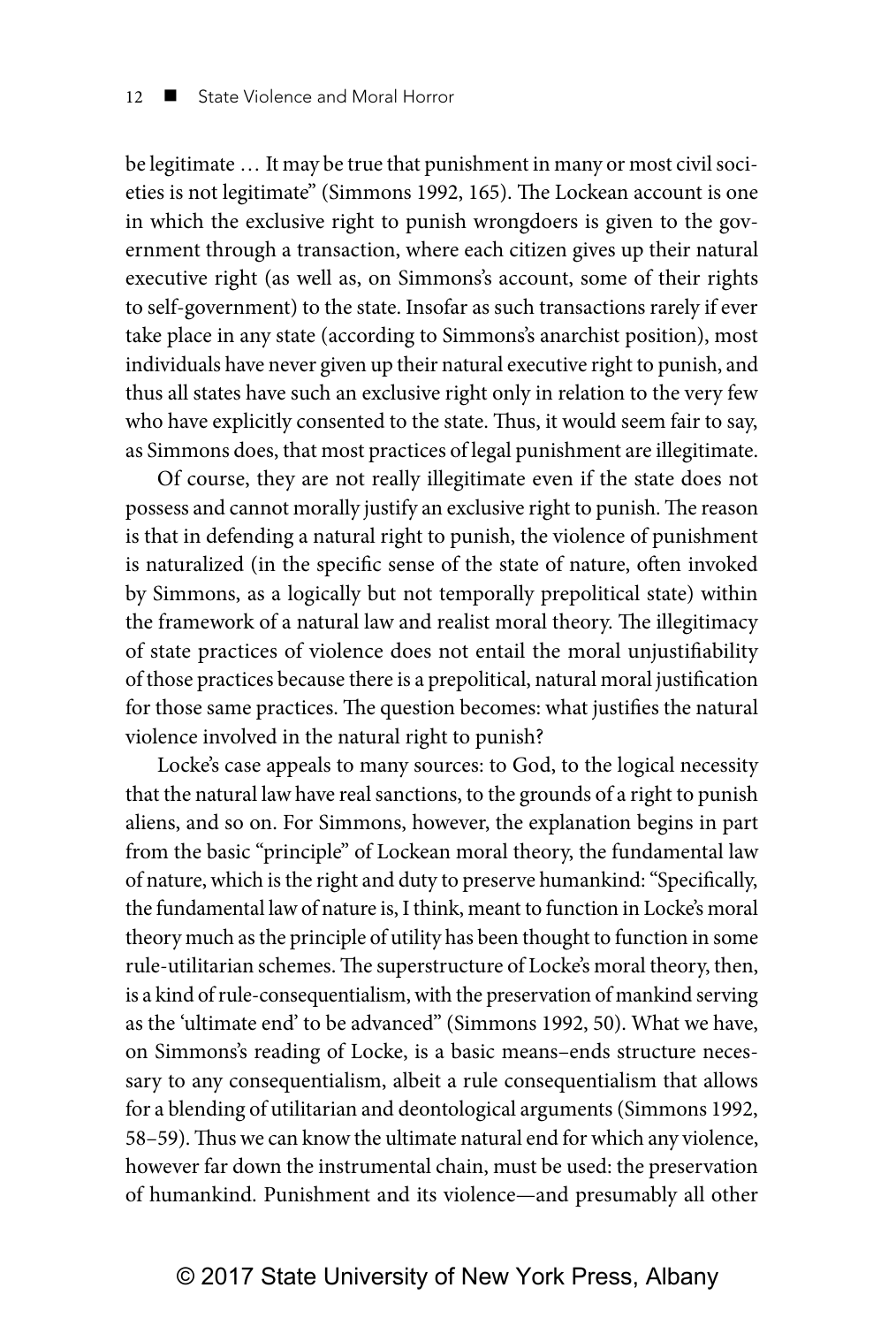justified violence, say, of war or resistance—is justified by the ultimate just end of preserving humanity.

To return to the specific violence of punishment, it is perhaps surprising that Simmons does not rely entirely (or even largely) on a direct derivation of the right to punish from the fundamental law of nature. Largely to avoid Locke's divine foundation of the natural law, Simmons turns to the possibility that the natural right to punish is a matter of rights forfeiture on the part of the criminal, and for this claim he gives something closely analogous to (although not entirely identical with) a "fair play" argument (Simmons 1992, 148–61). Given the existence of moral rules (the law of nature), he argues, it is reasonable that only those who follow the rules deserve the protection of those rules. When a person commits a crime, they forfeit some (or all, presumably in the case of capital punishment) of their rights against being harmed by others. Thus the natural right to punish is the "special right" generated by the wrongdoing of the criminal that belongs to everyone in the state of nature so that they can punish wrongdoing to repair the damage done to the victim (although the right to that reparation belongs to the victim alone) and to preserve humankind through the usual deterrent effects of punishment.

However, there is a real problem with the rights forfeiture foundation of the natural right to punish. In basing the right to punish on rights forfeiture, there is a seeming advantage: the loss of rights against harm from others (and thus the corresponding right to punish when one forfeits those rights through wrongdoing) is given a voluntaristic basis that avoids the divine ground of moral obligation embraced by Locke (in favor of a secular ground of the same rights, something also present in Locke). If coherent, then the argument I have been making—that Simmons's position is thoroughly naturalistic and thus cannot justify violence itself—would fail, for even if what is at issue in the right to punish is no longer the legitimacy of the state based on consent, the natural right to punish would have a "historical" basis in a voluntary system of rights and duties based on fair play. In short, the violence involved in the right to punish would be legitimized not by its naturalness but by a historical, voluntaristic ground.

Indeed, Simmons describes life under moral rules in the state of nature as a conception of social interaction akin to the "fair play" image of political society, that is, one in which our reception of benefits within a system of cooperation is the ground of our obligation to obey the rules. He writes: "Perhaps the most 'natural' way to view forfeiture involves maintaining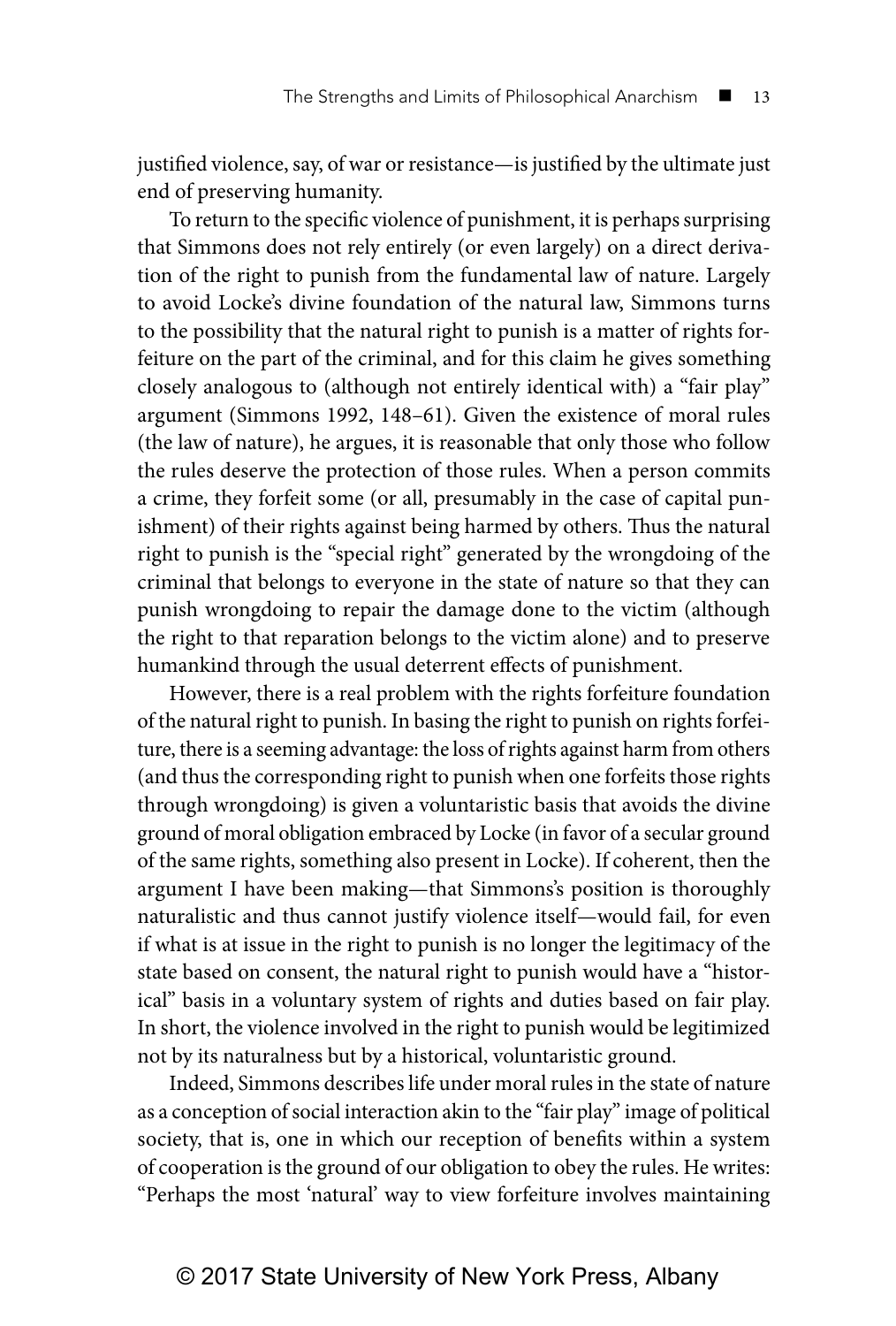that any reasonable or fair system of protective rules (laws, conventions) must specify (explicitly or implicitly) that one's status under the rules depends on respecting them; any rights the rules may define are guaranteed only to those who refrain from violating them" (Simmons 1992, 153). In criticizing the principle of fair play as a ground of political obligation, Simmons rests his case largely on the fact that only a clear acceptance of benefits that almost amounts to or collapses into consent could ground political obligation on the fair play view, but very few citizens have accepted benefits in the "right" way. Moreover, others who receive or accept benefits most likely do not accept the vision of society within the fair play view as one of a "cooperative scheme" (Simmons 1979, 136–42). In short, fair play fails as a ground of political obligation both because very few people accept benefits in the right way and because few view their society in the right terms.

Surely the same arguments apply to the fair play rights forfeiture view Simmons paints. Is it really all that natural to think of individuals in the state of nature viewing themselves as members of a "moral cooperative scheme" in which they know, explicitly or implicitly, that one's status within the system depends on respecting its rules? Is there, as it were, a meta-natural law, or secondary natural law, that reason can discover in which we know our rights are contingent on following the rules? Surely we are bound to obey the natural law even in the absence of any acceptance of benefits or even consent and, further, even if we do not participate in anything like or believe we are participating in anything like a cooperative scheme. If such a rule is "implicit," this would undermine any kind of voluntaristic basis for our participating in the natural law "cooperative scheme," just as the mere reception of benefits cannot generate an obligation to obey the law. The voluntaristic picture of life under moral rules in the state of nature—one that mirrors the picture of life within a political order where obligation is grounded in fair play—seems incoherent on the face of it; even if coherent, this view appears to radically change the conception and point of natural law. The real argument for the right to punish must then be the purely natural one, in which our right to punish, the right to use violence, is justified by the just ends of punishing individuals to achieve the highest end: the preservation of humankind.

But what about the violence itself? Has it been justified, or only its use? Can violence ever be a moral means to even just ends, as Benjamin asks? Put differently: is there a natural right to violence, as Benjamin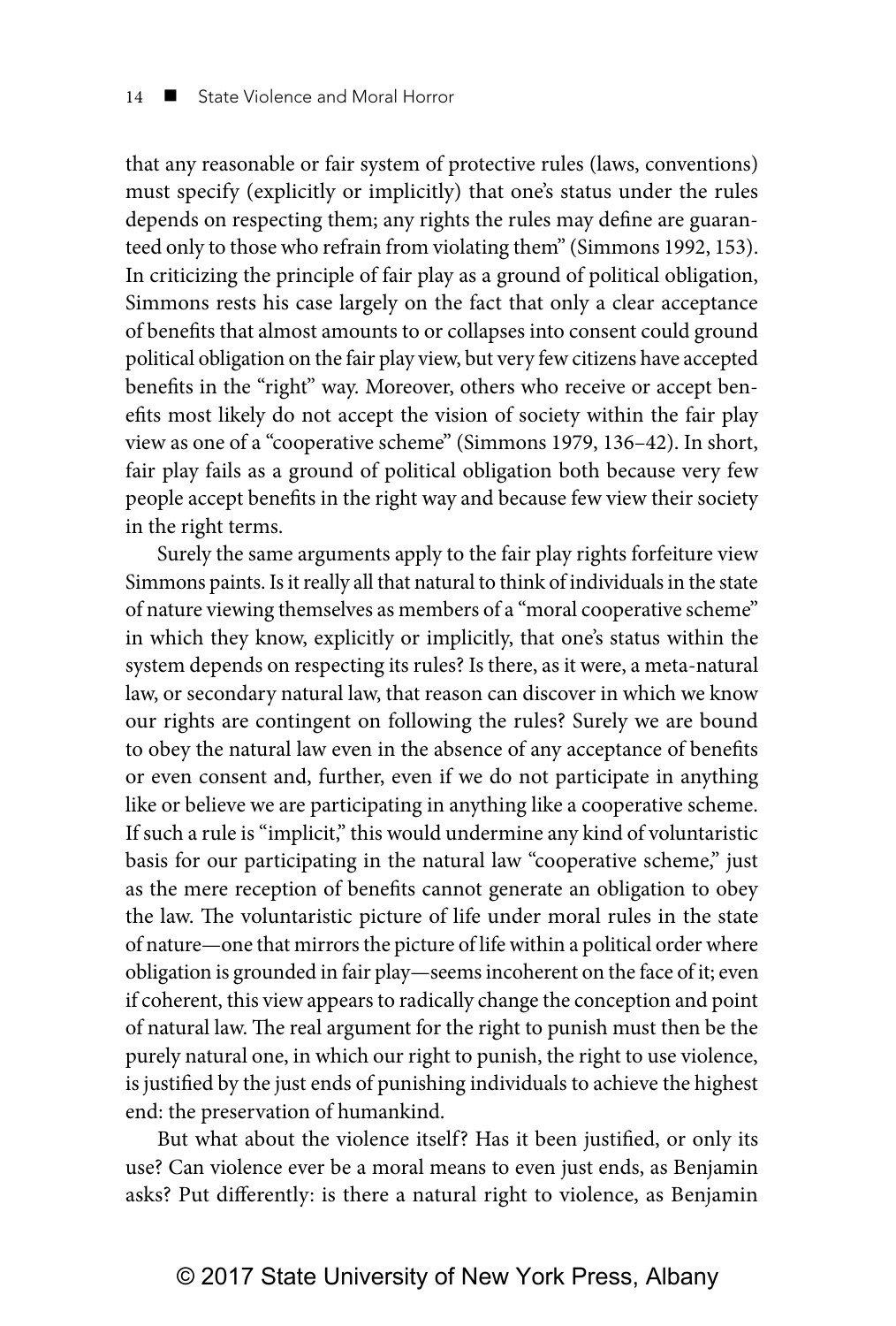claimed to be the position of natural law, a violence that is "as it were a raw material"? (Benjamin 1978, 278).

If the answer, certainly for Hobbes and complexly for Locke and Simmons, is yes, and no matter what restrictions one puts on violence it is undoubtedly natural (in the sense of prepolitical), then a serious problem emerges in Simmons' anarchism. If consent alone could legitimize the state and its violence (Simmons 1979, 191); if, as Simmons repeatedly notes, the principle of consent, expressing the artificial nature of political obligation, is central to Locke's (and Simmons's own) sense of political legitimacy (see also Simmons 1993, 37); and few people have consented to their governments, thus all states are illegitimate; then practices of state violence should be illegitimate but are not because even illegitimate artificial governments have a legitimate natural right to punish. There are three problems here. The first is that one is led to wonder why we need to authorize the state at all—much as Buchanan argues—given that the legitimacy of state violence (and presumably state lawmaking), even on Simmons's own anarchist account, is morally justified even without being authorized. The second problem is that the artificial, created character of political power equally seems to lose its importance insofar as the only real "wrong" a government can commit when it lacks the exclusive right to punish is to interfere in the equal right of another person or entity to punish the wrongdoer (and is that really an important moral wrong, or even a real practical difficulty if governments, as we know, are capable of maintaining standing armies, police forces, legal systems, and so on). A natural account of the legitimate use of state violence obviates the moral necessity to legitimize that violence through any artificial act of consent.

The third problem is the one I have been emphasizing: violence is too quickly assumed to be morally unproblematic, and the use of violence to achieve just ends (and restrictions on that use) becomes the only pressing matter. In Simmons we see how a natural law thinker, even one who offers persuasive arguments for the illegitimacy of existing states based on the importance of consent (and thus on positivist claims for the importance of founding in thinking about state legitimacy) elides the problem of violence because of a natural law framework that reduces the moral problem of violence back to its usefulness in achieving just ends. That there is something morally problematic about state violence given the illegitimacy of existing states is acknowledged, but too quickly forgotten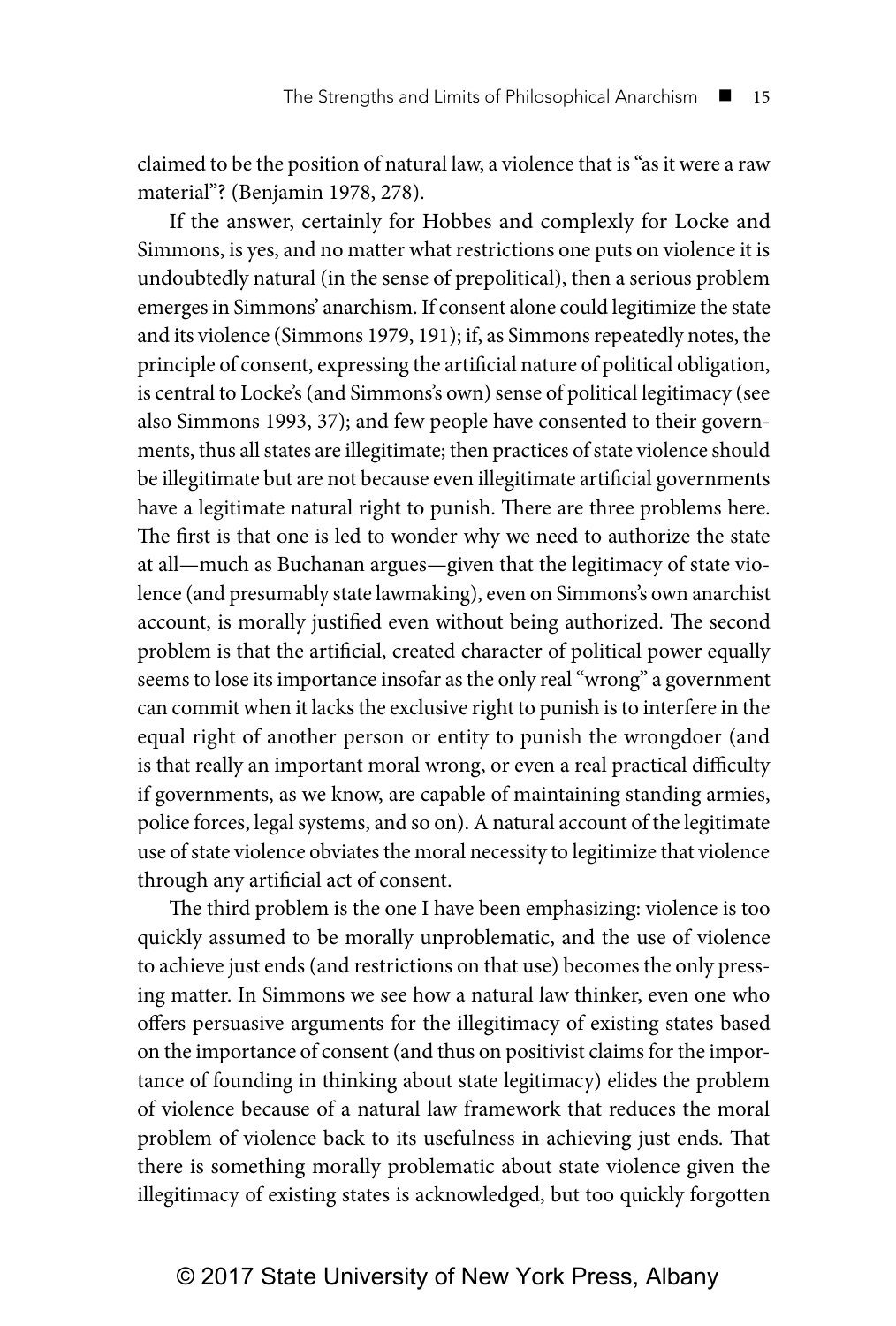or solved through recourse to a moral theory grounded in natural rights and laws. I now turn to the questionability of that theory.

#### SIMMONS'S DEFENSE OF NATURAL LAW/RIGHT

The closest Simmons comes to defending his moral theory is in his response to "natural rights skeptics" in The Lockean Theory of Rights. Before turning to that defense and how it fails to answer to the most powerful criticisms of the philosophical bases of natural right/law theory, I want to note my agreement with Simmons on a basic point. In a footnote Simmons argues:

It is, I think, often tempting to allow historical and social explorations, which sometimes show us how moral concepts come into use and become firmly entrenched, to deflect our attention from the project of determining whether moral judgments using those concepts are justified or valid. That the two are distinct projects seems to me undeniable. To maintain the contrary would be like arguing that because the church is responsible for our view of God, there is no independent question of the meaningfulness, truth, or justifiability of religious propositions. This is not, of course, to argue that explanations of how our moral language comes into use or its role in our lives is not relevant to the latter kind of question, but only that he first project cannot be a simple substitute for the second. (Simmons 1992, 115–16)

I return to the context in which Simmons makes this point in a moment, but I think he is right. Pointing out the history—especially if that history is particularly violent, unsettling, racist, sexist, and so on—of a concept need not entail anything vis-à-vis its meaningfulness or justifiability or truth. When Simmons admits that the history of a concept is relevant to the determination of its truth, I imagine he is referring (at least in part) to the fact that before we can determine the truth of an idea, we must at least understand that idea, and such an understanding is aided by understanding the historical context within which the idea emerged. Similarly, of course, we also need to understand the philosophical context of the idea.

However, I would phrase the point slightly differently because there is a form of historico-philosophical criticism—for example, what we find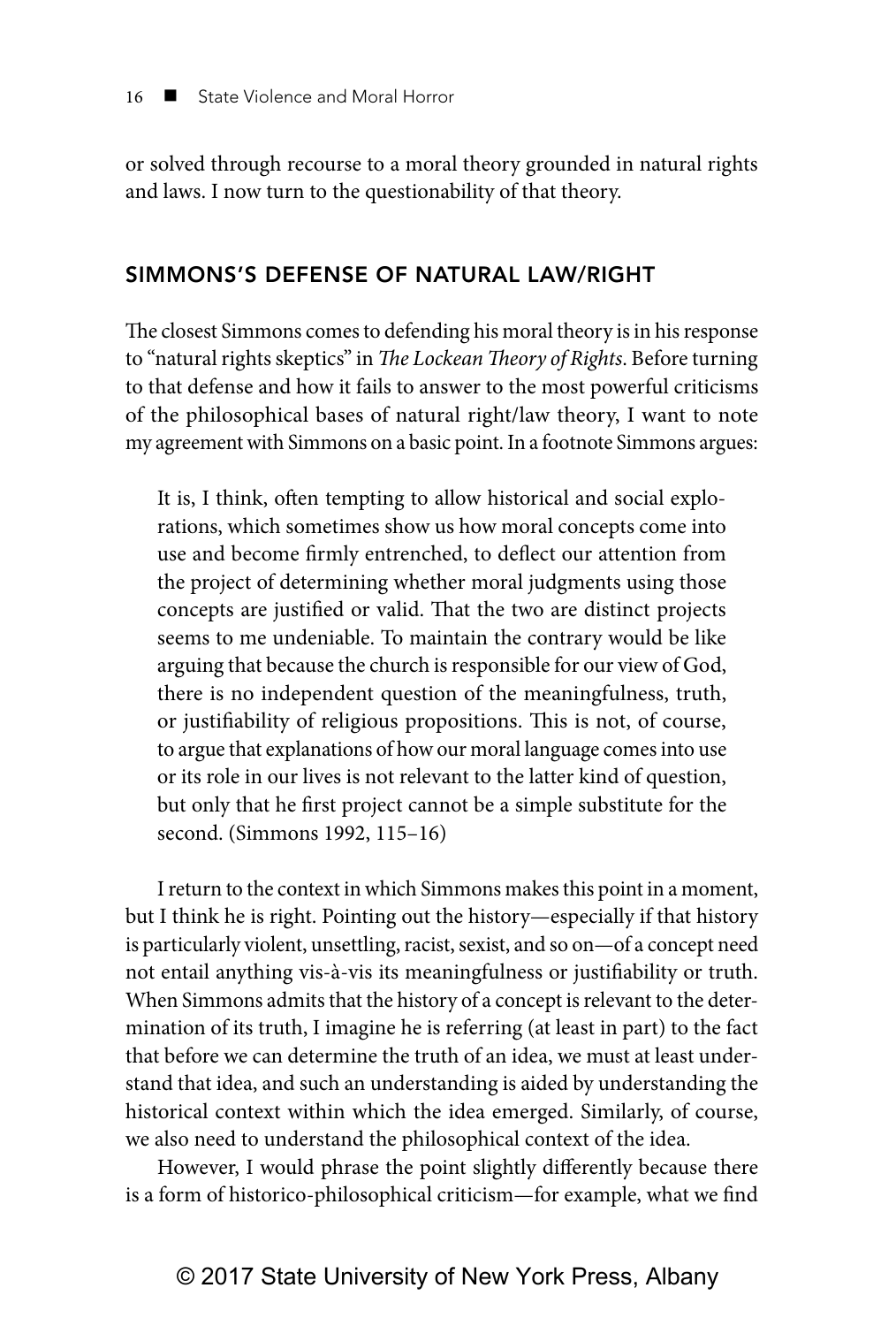in Nietzsche, Heidegger, Foucault, and others—in which the historicization of ideas is purposefully interwoven with philosophical argumentation (and for philosophical reasons). Far from being a confusion, such criticism relies in part on a philosophical interrogation of history, that is, history itself is taken as an object of philosophical analysis and as a matter of philosophical importance. For Nietzsche and Foucault, genealogy is precisely a historical method that is philosophical and relies on a conception of history that has been subjected to philosophical analysis. That the most important and powerful criticisms of the modern moral subject often proceed by blurring the distinction between historicization and philosophical argumentation is not surprising, for temporality itself becomes a matter of ontological, anthropological, and historical concern given the criticisms of the modern (moral) subject one finds in many nineteenthand twentieth-century thinkers. Thus, I want to be clear that my own response to Simmons does not collapse the history/philosophy distinction in the way he warns against (and which I agree with), but it does not accept the distinction as it stands.

Although Simmons does not offer a full defense of his moral theory, he does acknowledge that "the 'common core' of natural law doctrine seems to amount to little more than this: that there are universally binding ('objectively valid') moral rules, knowable by use of our natural faculties … Natural law theory, in this sense, implies some form of value objectivism—a position that is controversial enough, of course, but one that is still well within the mainstream of active theoretical debate" (Simmons 1992, 103). He further acknowledges that this position does commit him to some version of moral realism (Simmons 1992, 104).<sup>4</sup> We also find a tentative acknowledgment of the coherence of "ethical pluralism," that is, that we can work with a plurality of irreducible ethical principles in grounding moral rights and duties (Simmons 1992, 59). Finally, in deciding what to do in cases of conflicts between rights, duties, principles, and prudential concerns, Simmons argues for a "balance-of-reasons" view in which, depending on the case, rights can be overridden by prudential concerns, one right can override another, or rights can serve as "trumps" (Simmons 2001, 108).<sup>5</sup>

Many of these positions inform Simmons's response to "natural rights skeptics," for example, Marxists, Hegelians, and communitarians such as Charles Taylor, Alisdair MacIntyre, and Michael Sandel as well as to utilitarians such as Jeremy Bentham. I ignore his response to Bentham (for whom rights are famously "nonsense on stilts") and focus primarily on his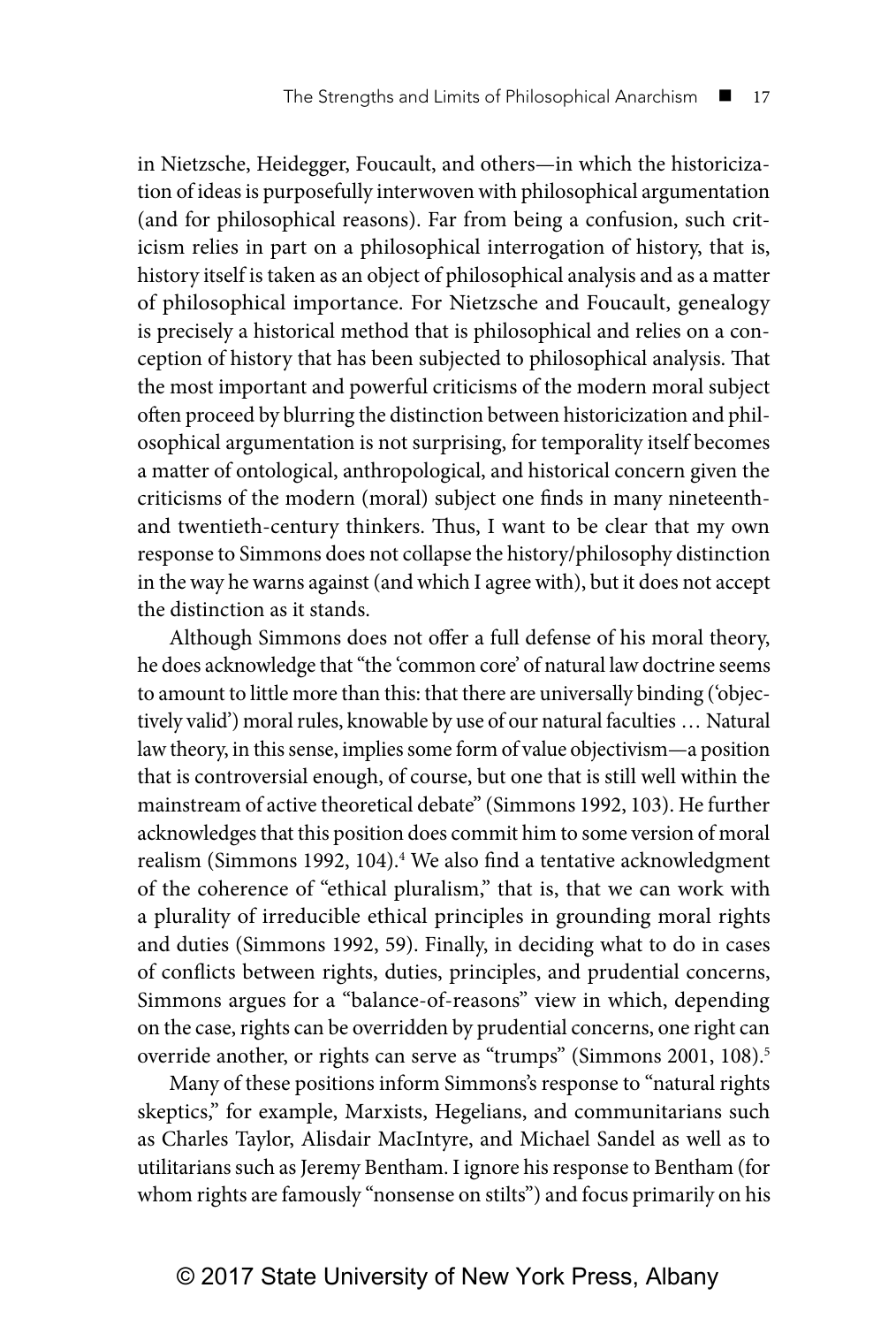response to the various communitarians, for in that response Simmons comes closest to addressing some of the criticisms of the moral subject we find in Nietzsche et al., but he deflects the problems in ways that do not address the real nature of the criticisms.

Simmons first responds to Taylor's claim in the essay "Atomism" that the idea of natural rights rests on a concept of an "extensionless subject, epistemologically a tabula rasa" (as quoted in Simmons 1992, 104). To this he responds:

It is hard to assess the complaint at this level of generality … The only salient meaning "natural" seems to have for Locke in connection with rights … is "nonconventional" or "logically nonpolitical." If this is what a natural right is, the defender of natural rights is not obviously committed to any more than the existence of objective (not essentially conventional) moral rules defining rights … The standard (but not only) epistemological and metaphysical positions accompanying these views are admittedly realist in character [Simmons is referring here to moral realism, not, I think, to realism more broadly] … But since moral realism and objectivism are clearly still live issues in moral philosophy, neither of these commitments for the natural rights theorist is obviously damning. (Simmons 1992, 104–5)

Without defending Taylor specifically, I would like to show how Simmons misses the point of the criticism. For the issue of the *subject* of rights, that is, how we philosophically understand the bearer of rights—metaphysically, ontologically, epistemologically, and anthropologically—rests on a set of Cartesian and post-Cartesian ideas that have been a common object of criticism from a number of philosophers (including Friedrich Nietzsche and Martin Heidegger, Michel Foucault and Jacques Derrida, but also Ludwig Wittgenstein and the American pragmatists). Taylor's criticism cannot be met, as Simmons goes about it, by claiming that "natural" means "prepolitical" in Locke. What is at issue in the criticism is how we philosophically conceive the subject, and this is a matter of philosophical importance for Heidegger, to take just one example. In Heidegger's criticism of Cartesian ontology in Being and Time, he argues that the picture of the human being's relation to its world that we find in modern philosophy is one of a subject standing against a world of objects to which it relates through forming mental representations of that world. Heidegger shows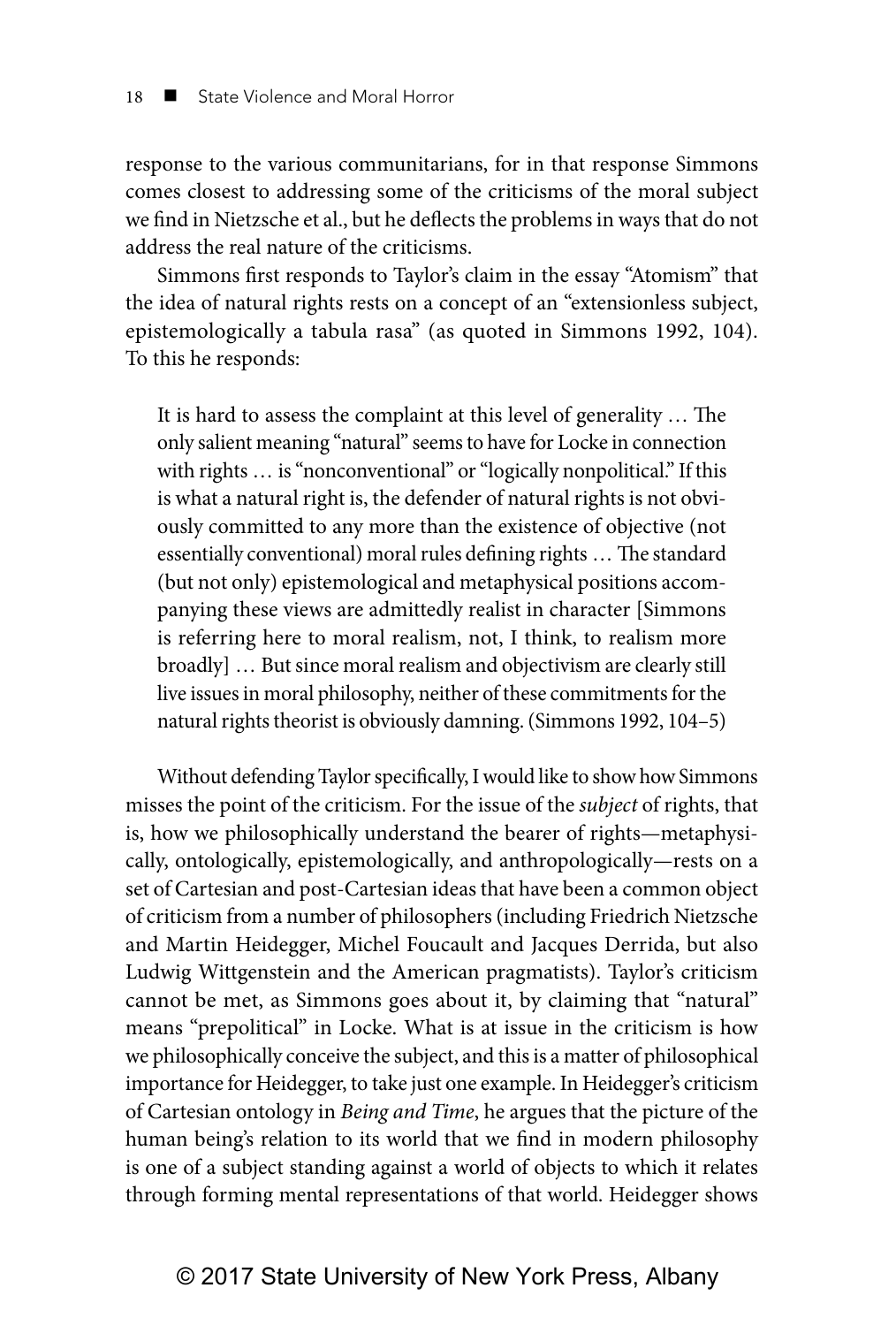that a phenomenology of everyday human existence reveals that the representational stance of a subject vis-à-vis objects is a derivate mode of human being, arising out of a more basic relation in which human beings are always already engaged with "objects" without the mediation of representational mental states. It is the Cartesian picture of the human subject that is being questioned by Taylor, not its "naturalness." To be sure, addressing Taylor's "complaint" would then require reading any number of prominent philosophers who dispute the truth of the Cartesian subject.<sup>6</sup> But the point is that not only in the continental tradition but equally in the analytic tradition, the conception of the subject we find in Descartes has been challenged (of course, it is has also been defended).

This general issue becomes more specific and pertinent when Simmons defends his position against those who would argue that natural rights "must be derived from or somehow turn on facts about human nature" (Simmons 1992, 105). These critics, he notes, often argue that one cannot read off moral facts from natural facts, that there is no human nature to "read," and that natural rights theories based on human nature are far too general to apply to the variety of real-world contexts they are supposed to help us navigate. To the first criticism—that one cannot read off moral facts from natural facts—Simmons responds that Locke, at any rate, does not do any such thing; rather, "his argument concerns not what is 'natural' for humankind in this simple sense, but rather what is rational. To the extent that his derivation of natural rights relies upon facts about human nature, it relies only upon relatively uncontroversial and extremely general claims (about, e.g., rationality, desire for self-preservation, moderate sociableness, etc.)" (Simmons 1992, 105).

The problem with this response is that our understanding of human rationality is one of the central issues in or consequences of criticisms of Cartesian anthropology and ontology. Nietzsche argues—along with Freud and a number of researchers in contemporary neuroscience, philosophers of science and mind, and the like—that consciousness is only a part (he thinks the smallest part) of our thinking:

Man, like every living being, thinks continually without knowing it; the thinking that rises to consciousness is only the smallest part of all this—the most superficial and worst part—for only this conscious thinking takes the form of words, which is to say signs of communication, and this fact uncovers the origin of consciousness